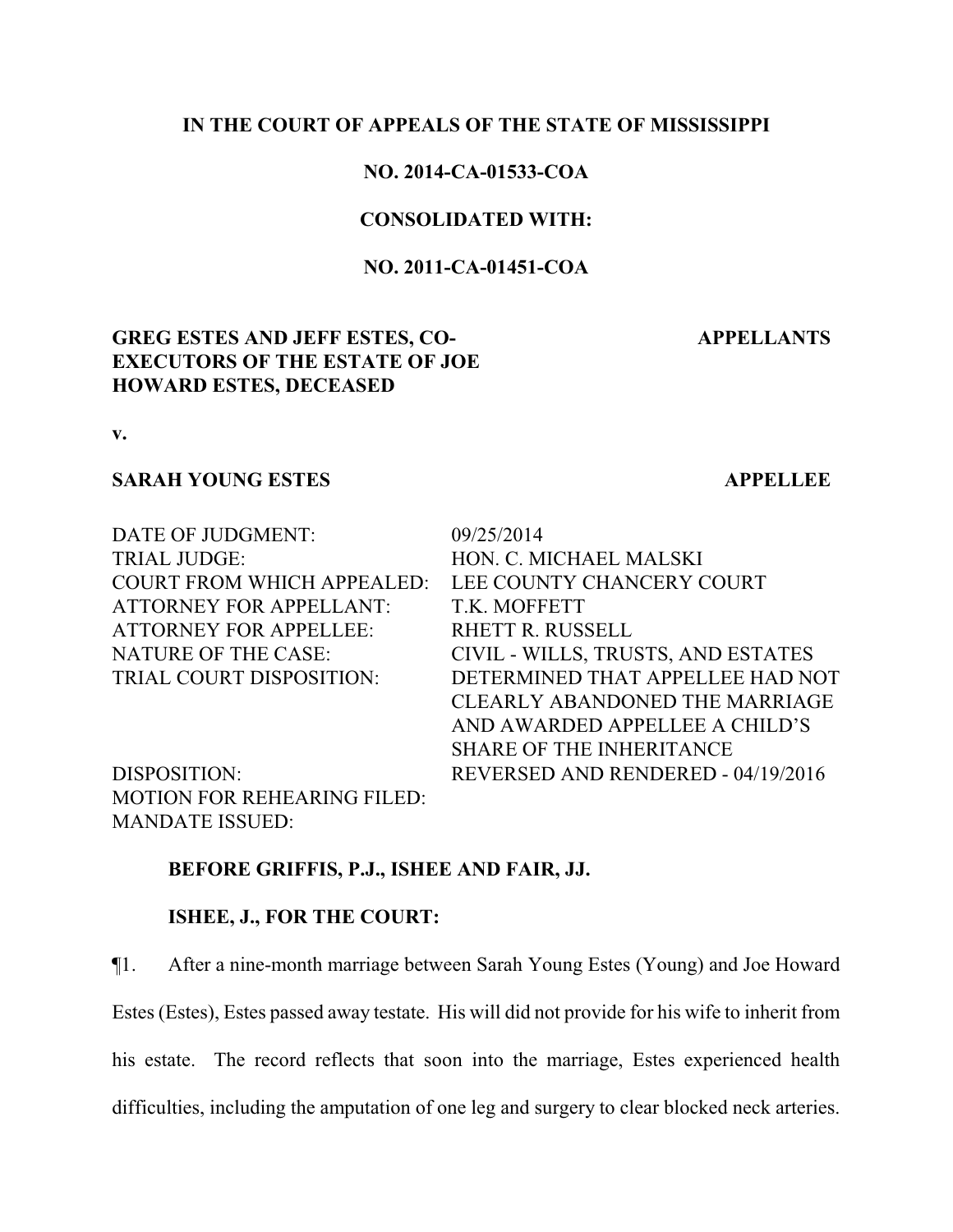Shortly thereafter, Young permanentlymoved back into her own separate home and filed for divorce. After Estes died, Young contested his will since it contained no provision for her. Initially, the Lee County Chancery Court granted Young a widow's allowance and a child's share of the estate. However, on appeal, this Court reversed and rendered the widow's allowance and reversed and remanded the child's-share inheritance for further analysis as to whether Young had abandoned the marriage as a matter of law.<sup>1</sup> On remand, the chancery court determined that Young had not abandoned the marriage as a matter of law and again granted her a child's share of the inheritance. Aggrieved, Estes's family appealed. We find that Young had indeed abandoned the marriage. Therefore, we reverse and render the chancery court's judgment.

### **STATEMENT OF FACTS**

¶2. Young and Estes married on August 3, 2006, after dating for approximately six months. Young entered the marriage with four natural children and three grandchildren, whom she had adopted. The grandchildren were minors at the time. Estes entered the marriage with several grown children. After the marriage, Young's grandchildren, the youngest of whom was eight years old at the time of the marriage, continued to live in the home Young had lived in prior to the marriage and which she continued to maintain after the marriage.

¶3. Young worked as a caregiver to the sick and elderly in their respective locations. She alternated one week of working night shifts followed by another week of working day shifts.

<sup>1</sup> *In re Estate of Estes*, 111 So. 3d 1223,1224-25 (¶¶1-2) (Miss. Ct. App. 2012).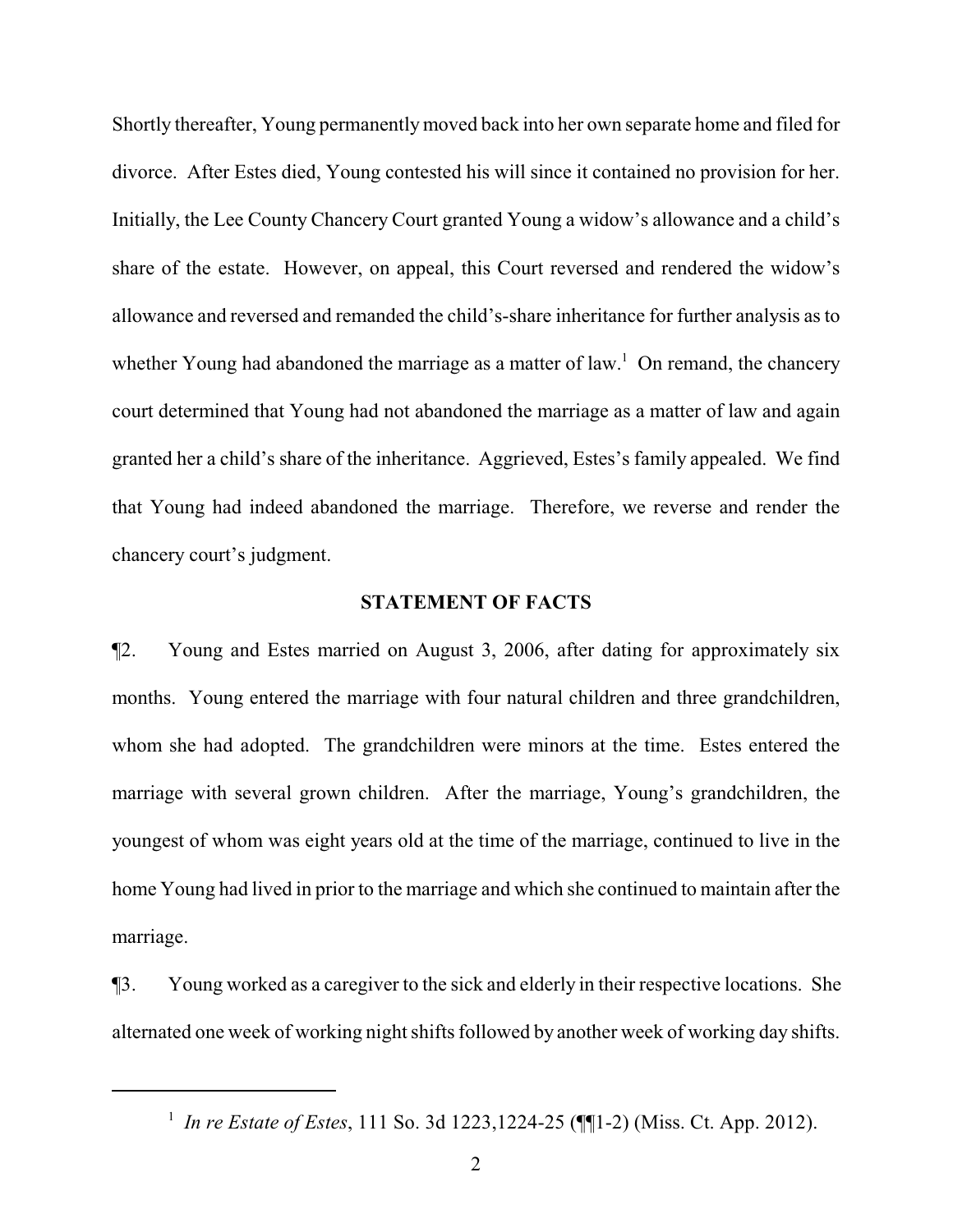Additionally, as mentioned above, Young maintained her separate home where her grandchildren resided. Hence, she divided her time between her work, her household where her grandchildren lived, and Estes's home. As noted by the chancellor, Estes and Young's "living arrangement was somewhat non-traditional."

¶4. Three days after Young and Estes married, Estes entered the hospital due to a previously sustained foot injury that would not heal. The injury quickly progressed and eventually led to the amputation of Estes's leg on August 17, 2006. Two months later, in October 2006, Estes returned to the hospital for surgery to unblock arteries in his neck.

¶5. The record reveals that Estes's brother, Tommy, as well as Tommy's wife, son, and daughter-in-law, provided primary care of Estes following his health complications. Meanwhile, the record is conflicting with regard to Young's participation in Estes's overall recovery. It is without question that Young's schedule between work and caring for her grandchildren prevented her from providing consistent care for Estes in his home. Estes's family also testified that Young's visits to Estes decreased substantially after he became sick and that she rarely came to see Estes except to drop off food on occasion. There is also testimony from numerous witnesses reflecting that after Estes's leg was amputated, Young asked Estes's family to determine how they were going to care for him because she would not and did not have the time to care for "a cripple."

¶6. Young, however, alleges that following Estes's illnesses she spent the night at his house and cooked him breakfast numerous times before her day shifts began at 7:00 a.m. These allegations are disputed by Tommy, who stopped by Estes's house twice a day every

3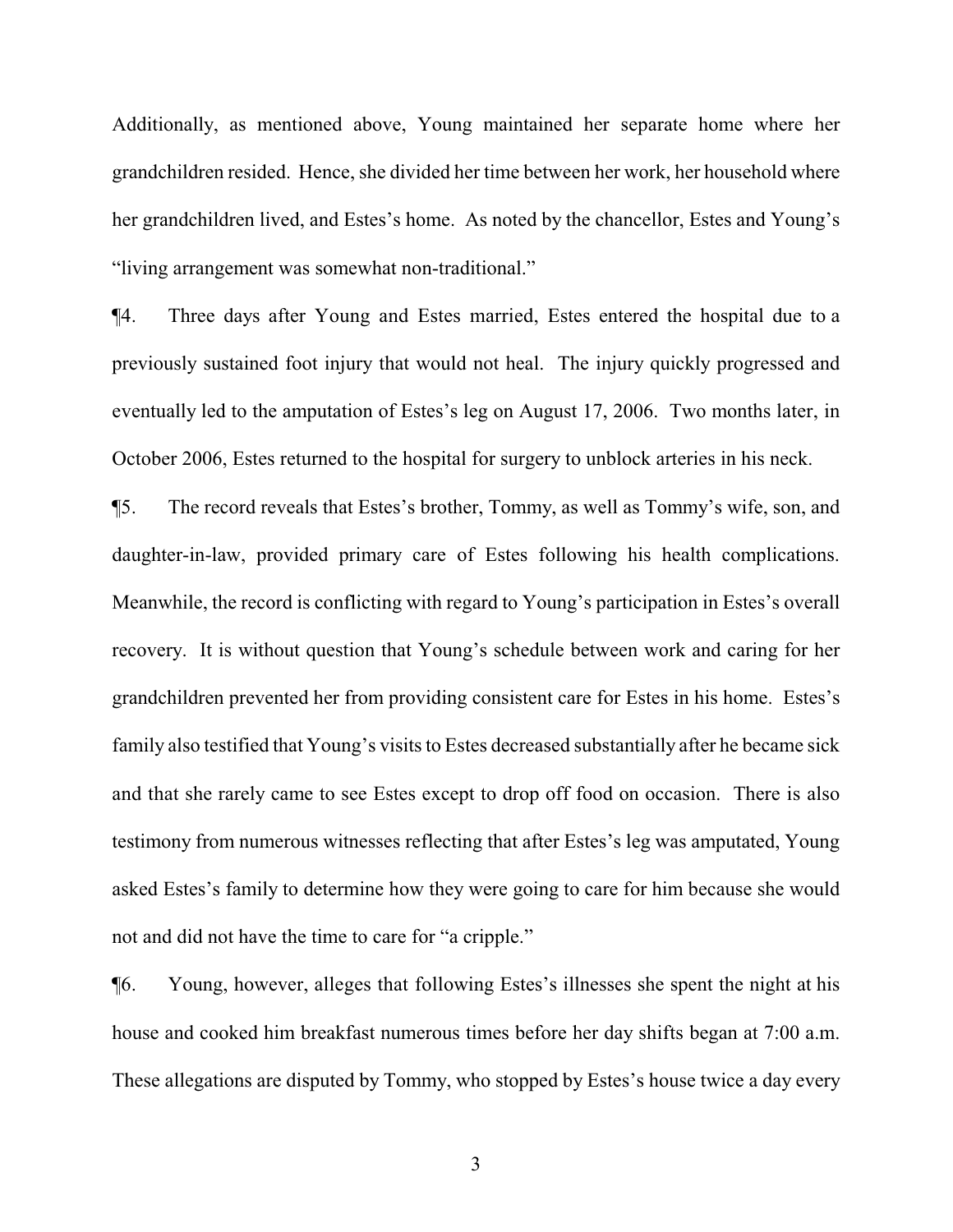day between 6:00 and 6:30 in the morning and again between 5:00 and 5:30 in the evenings, and only rarely saw Young present. One of Estes's sons, Jeff, corroborated Tommy's testimony and further testified that by November 2006, Young had stopped going to Estes's house altogether.

¶7. Young's December 2006 tax documents also indicate that she did not reside with Estes. She defined herself as a "head of household," asserting that she was a married person living apart from her spouse and providing a home for her children. She further listed her separate home as her primary home for her homestead exemption.

¶8. In November 2006, Young consulted with a doctor regarding Estes's mental state. On January 30, 2007, Young initiated involuntary-commitment proceedings against Estes. She stated that he exhibited rages and threatened to physically harm her. She also said he accused her of having an affair. Additionally, she complained that he sat in his wheelchair wearing nothing but underwear and shot at birds in the yard through an open window in the house.

¶9. Estes admitted that he shot at blackbirds feeding out of his squirrel feeders in the yard and that he shot at them through an open window because it was too hard for him to get in and out of his house.<sup>2</sup> Furthermore, Estes explained that he often did not wear pants at home because it felt uncomfortable on the leg where his amputation had occurred.

¶10. After a psychiatric evaluation, Estes was found to be competent with no indication of

 $2\degree$  The closest neighbor in the direction Estes was shooting was ninety acres away, and the record does not reflect that anyone else had ever complained of his shooting at the blackbirds.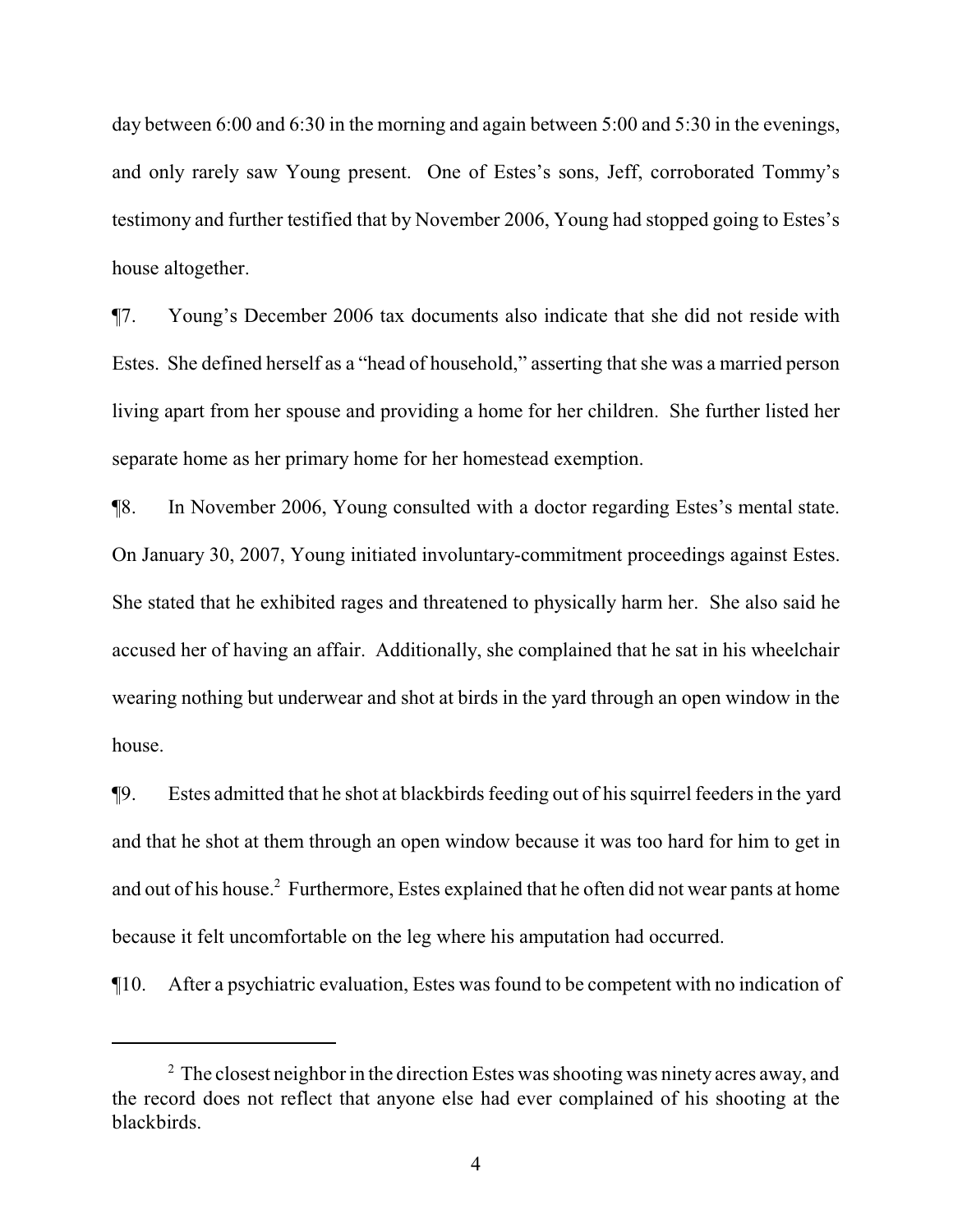any psychiatric illness or anger-management problems. The evaluation also concluded that Estes was no danger to himself or anyone else. As such, Estes was released from psychiatric care.

¶11. Immediately thereafter, on February 2, 2007, he sought a restraining order against Young. Approximately one month later, on March 7, 2007, Young filed for divorce seeking half of all of Estes's assets, including the value of his land and his bank accounts. Young also requested temporary and permanent restraining orders against Estes. A few weeks later, Estes counterclaimed for divorce and also sought a restraining order. Eventually the parties entered into a mutual restraining order. In May 2007, Estes received notice of the final divorce hearing. The day after he received the notice, he shot and killed himself.

¶12. Estes's will did not allow for Young to inherit anything from his estate. Young contested the will. The trial court granted her a \$12,000 widow's allowance as well as a onefifth child's share of the estate in the amount of \$68,927.63. At the time, her inheritance totaled \$80,927.63.

¶13. Estes's family appealed the trial court's judgment. On appeal, this Court determined that Young was not entitled to a widow's allowance since she was living apart from Estes, through no fault of his own, and without support from him at the time of his death. *Estes*, 111 So. 3d at 1227 (¶14). There, we determined: "It is undisputed that Young left Estes's home by her own volition after his leg was amputated. And she was living in her own home at the time Estes died." *Id*. We reversed and rendered her award of a widow's allowance of \$12,000.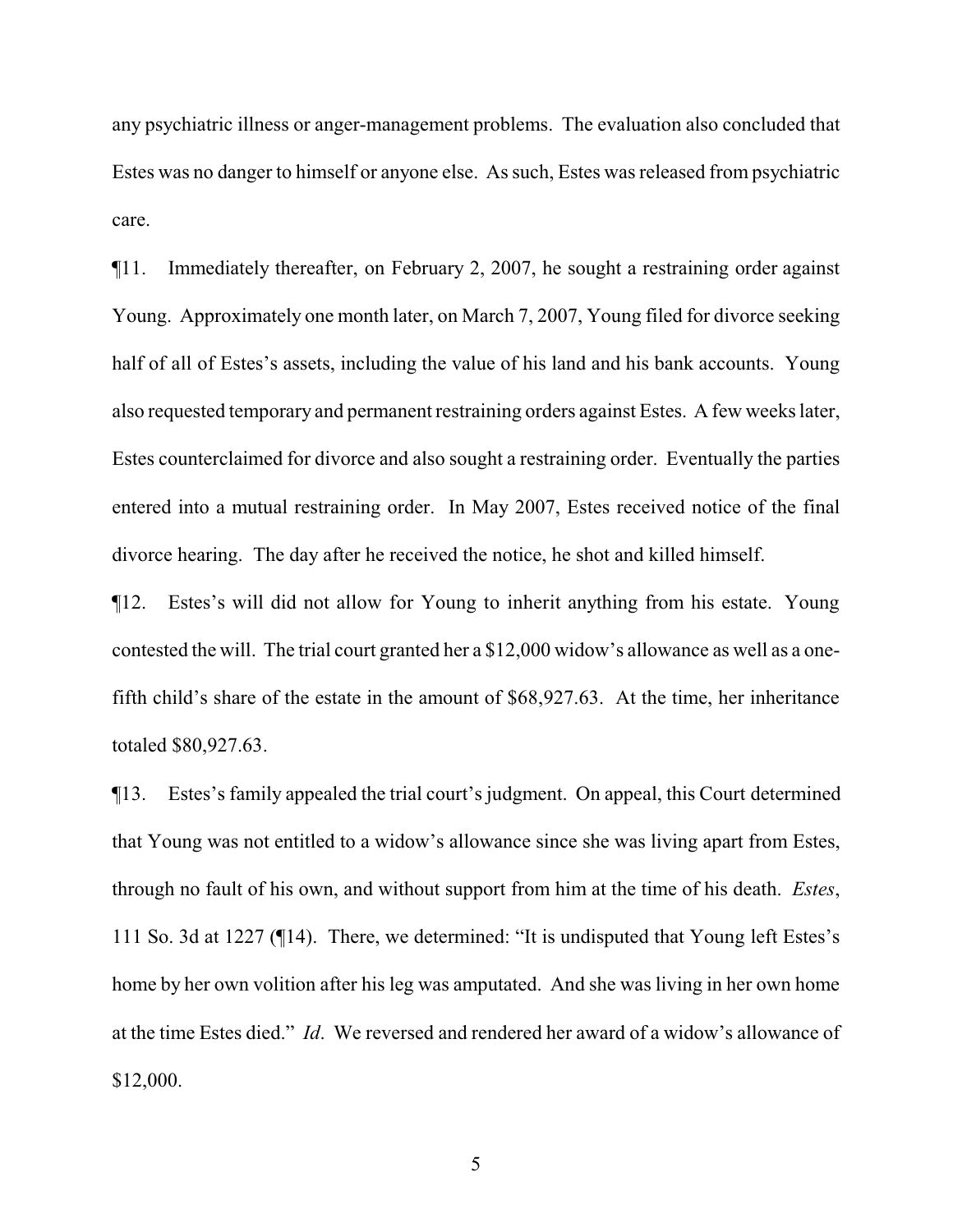¶14. We also remanded her award of a child's share of the estate. We determined that a reading of the chancellor's order showed that he had mistakenly believed that Mississippi law required him to provide Young with a child's share of the estate. *Id*. at 1228 (¶20). However, we ascertained that Mississippi law provides that a widow is not entitled to a child's share if there is "a clear desertion and abandonment" of the marriage. *Id.* at (¶19). Hence, we remanded the case for a determination as to whether Young had clearly deserted and abandoned the marriage. *Id*. at (¶20). We noted that the reason we did not render the child's-share award was because "the chancellor made *no* finding – let alone a finding of clear abandonment, as required by [Mississippi law] – making remand proper, so that the chancellor, as the fact-finder, may determine whether Young is estopped from claiming an inheritance . . . ." *Id*. at n.6.

¶15. On remand, with regard to desertion and abandonment, the chancellor stated the following:

While facts exist which show a non-traditional marriage, [Estes] knew when the parties married that [Young] had, on a daily basis, the responsibilities of attending to her grandchildren. Moreover, [Estes's] behavior was at times bizarre and the [c]ourt cannot say that [Young] willfully left and had the intention of permanently separating from the marital relationship. Mere absence from the home, without more, does not show willfulness.

The [c]ourt would note that [Young's] consultation with [a psychiatric doctor] on November 26, 2006, creates the inference that [Young] was trying to get [Estes] help. Moreover, seeking to have [Estes] committed, on January 30, 2007, rather than filing for divorce is suggestive to the [c]ourt that [Young] was trying to get [Estes] help and that the marriage was not over. Efforts by a spouse to get a spouse professional help should not be used against that spouse. Finally, the [c]ourt notes that [Estes] filed a [p]etition to restrain [Young] on February 2, 2007, which may well have caused [Young] to seek a divorce almost a month later.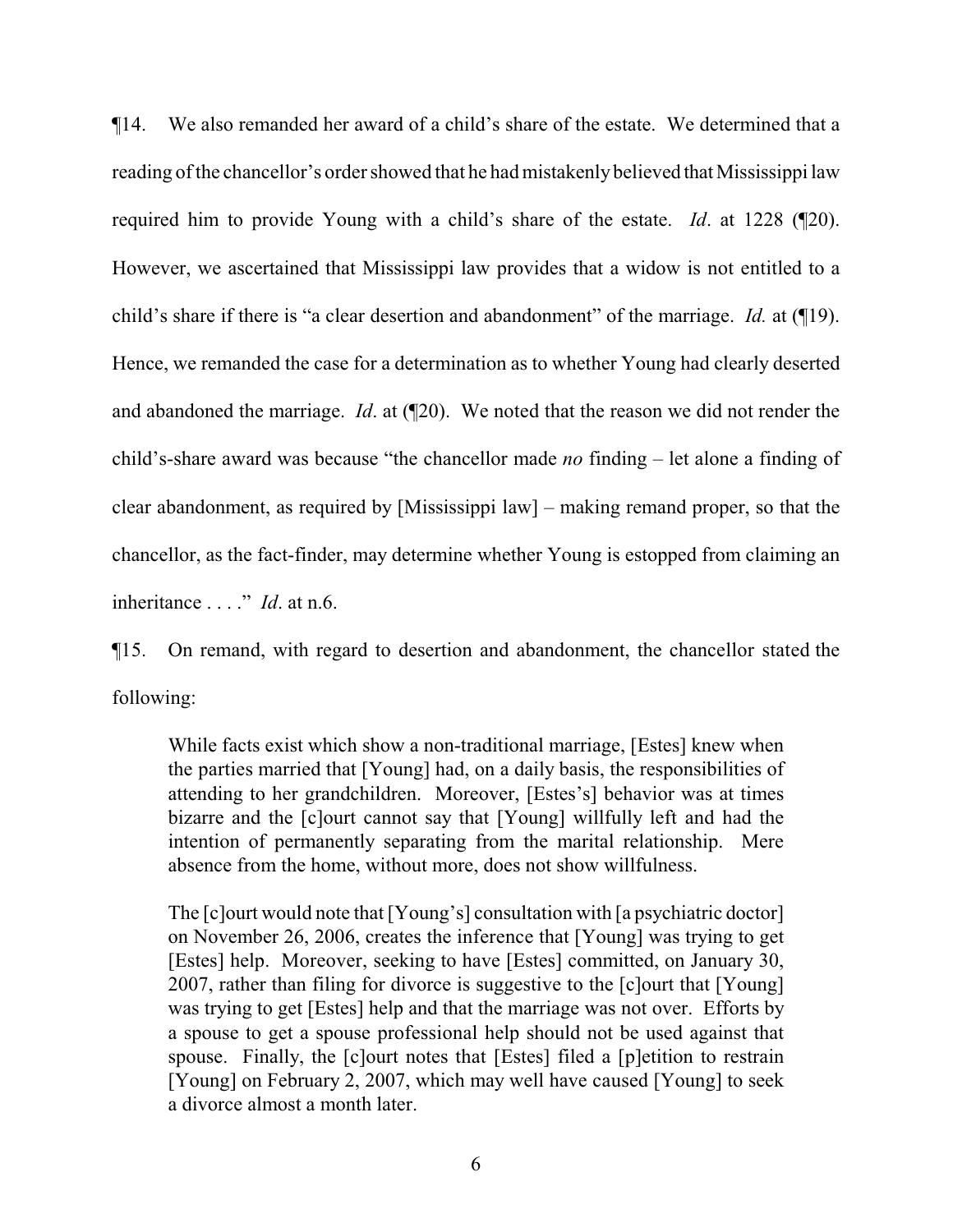¶16. Accordingly, the chancellor determined that Young had not clearly deserted and abandoned the marriage, thereby confirming her award of \$68,927.63 as a child's share of the estate. Estes's family now appeals the chancery court's judgment.

### **DISCUSSION**

¶17. An appellate court "will not disturb the findings of a chancellor when [the findings are] supported by substantial evidence unless the chancellor abused his discretion, [or the findings were] manifestly wrong, clearly erroneous[,] or [based on the application of an] erroneous legal standard." *Long Meadow Homeowners' Ass'n v. Harland*, 89 So. 3d 573, 577 (¶11) (Miss. 2012) (citation omitted). Questions of law are reviewed de novo. *Id*.

¶18. When determining whether a spouse clearly deserted and abandoned a marriage, Mississippi caselaw provides a spectrum of factual scenarios for comparison. Most notably, *Tillman v. Williams*, 403 So. 2d 880 (Miss. 1981), serves as a benchmark case providing guidelines for determining abandonment. In *Tillman*, Narvel Tillman challenged the will of his wife, Ada Broadnex Tillman, after her death, and petitioned the trial court to recognize him as an heir to the estate. *Id*. at 880. The Tillmans were married for approximately twenty-nine years at the time of Ada's death, but had been separated for approximately fifteen or twenty years. *Id*. Neither party had made any attempt to divorce the other or remarry. *Id*. Specifically, "[t]here was no evidence of any attempted remarriage or disclaimer of the marriage by either party during the years of separation. There was no evidence that either party attempted to secure a divorce." *Id.* Ultimately, the Mississippi Supreme Court stated: "A thorough review of the record reveals that not only was an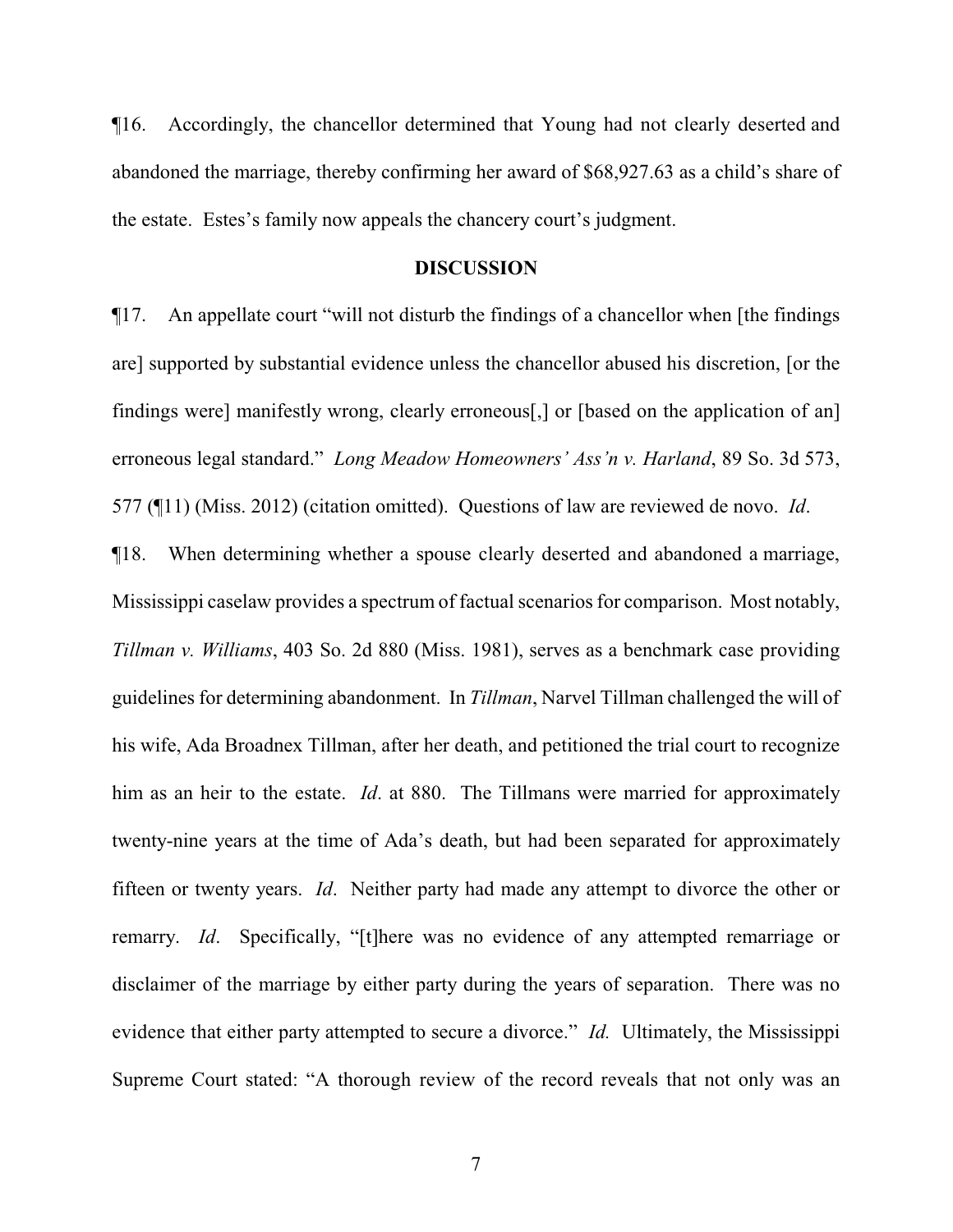abandonment uncertain, . . . [t]here was, at most, just a separation proven. As stated, there [were] no marriage or divorce proceedings by either party . . . ." *Id*. at 882.

¶19. In sum, to prove desertion or abandonment in cases such as this, a clear indication that one party is no longer committed to a marriage is necessary. While we recognize that separation alone is not proof enough that a marriage has been abandoned, Mississippi courts have recognized qualifying indicators to include filing for divorce, filing for remarriage, and evidence of bigamy. *See id.*; *Rowell v. Rowell*, 170 So. 2d 267, 271-72 (Miss. 1964).

¶20. Here, it is undisputed that Young filed the first petition for divorce between the parties in March 2007. The chancery court cited the possibility that Estes's petition for a restraining order against Young may have incited Young to file for divorce. The chancery court further stated that it could not determine that Young "willfully left and had the intention of permanently separating from the marital relationship. Mere absence from the home, without more, does not show willfulness."

¶21. We find the chancery court's conclusions to be in conflict with the evidence. A summary of the undisputed chronological series of pertinent events during the parties' ninemonth marriage consists of the following: (1) Estes becomes ill; (2) Young slowly reduces the amount of time spent with Estes; (3) Young attempts to involuntarily commit Estes; (4) Estes seeks a restraining order against Young upon his release from the commitment proceedings; (5) Young files for divorce and restraining orders; (6) Estes counterfiles for divorce; and, (7) Estes takes his own life after receipt of notice for a final hearing on the divorce proceedings. Regardless of any other factors present in this case, the most glaring